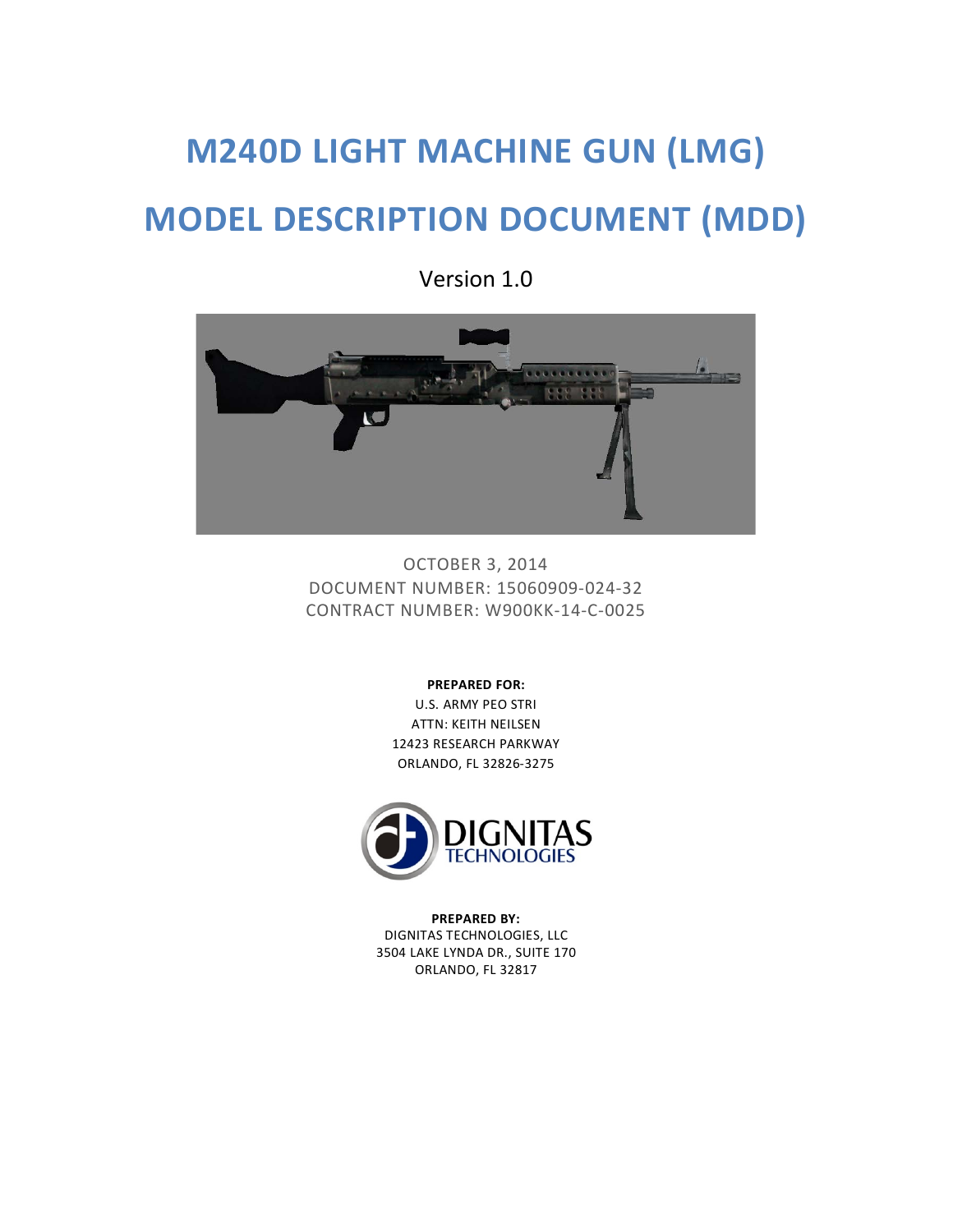## <span id="page-1-0"></span>**DOCUMENT REVISION HISTORY**

| <b>Version</b> | <b>Description</b> | Date     |
|----------------|--------------------|----------|
| U.L            | Draft              | 01/07/15 |
| 1.0            | Initial Release    | 09/11/15 |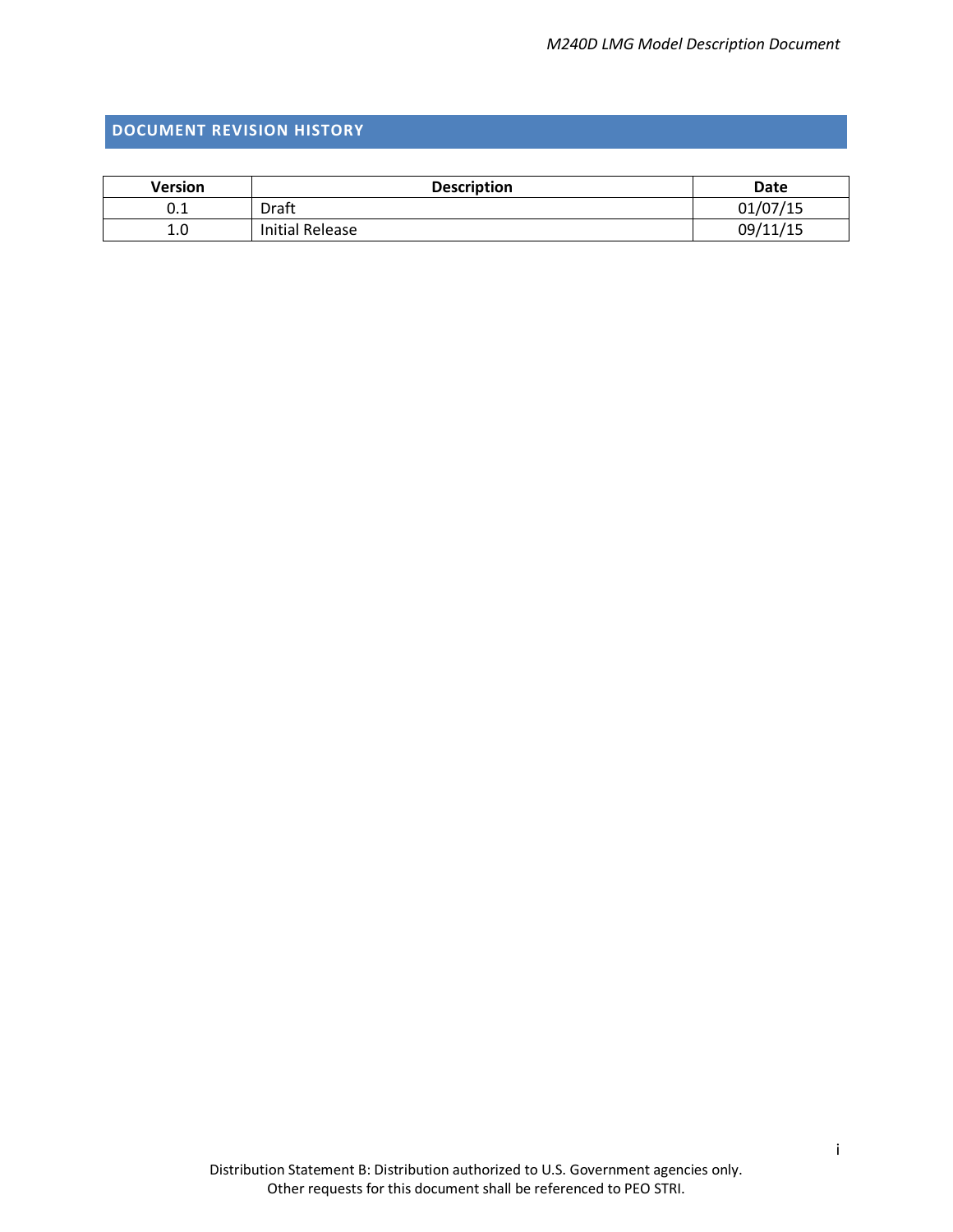# **TABLE OF CONTENTS**

| $\mathbf{1}$   |  |
|----------------|--|
| 1.1            |  |
| 1.2            |  |
| 1.3            |  |
| 1.4            |  |
| 1.5            |  |
| $\overline{2}$ |  |
| 2.1            |  |
| 2.2            |  |
| 2.3            |  |
| 2.4            |  |
| 2.5            |  |
| 2.5.1          |  |
| 2.5.2          |  |
| 3              |  |
| 4              |  |
| 4.1            |  |
| 5              |  |
| 6              |  |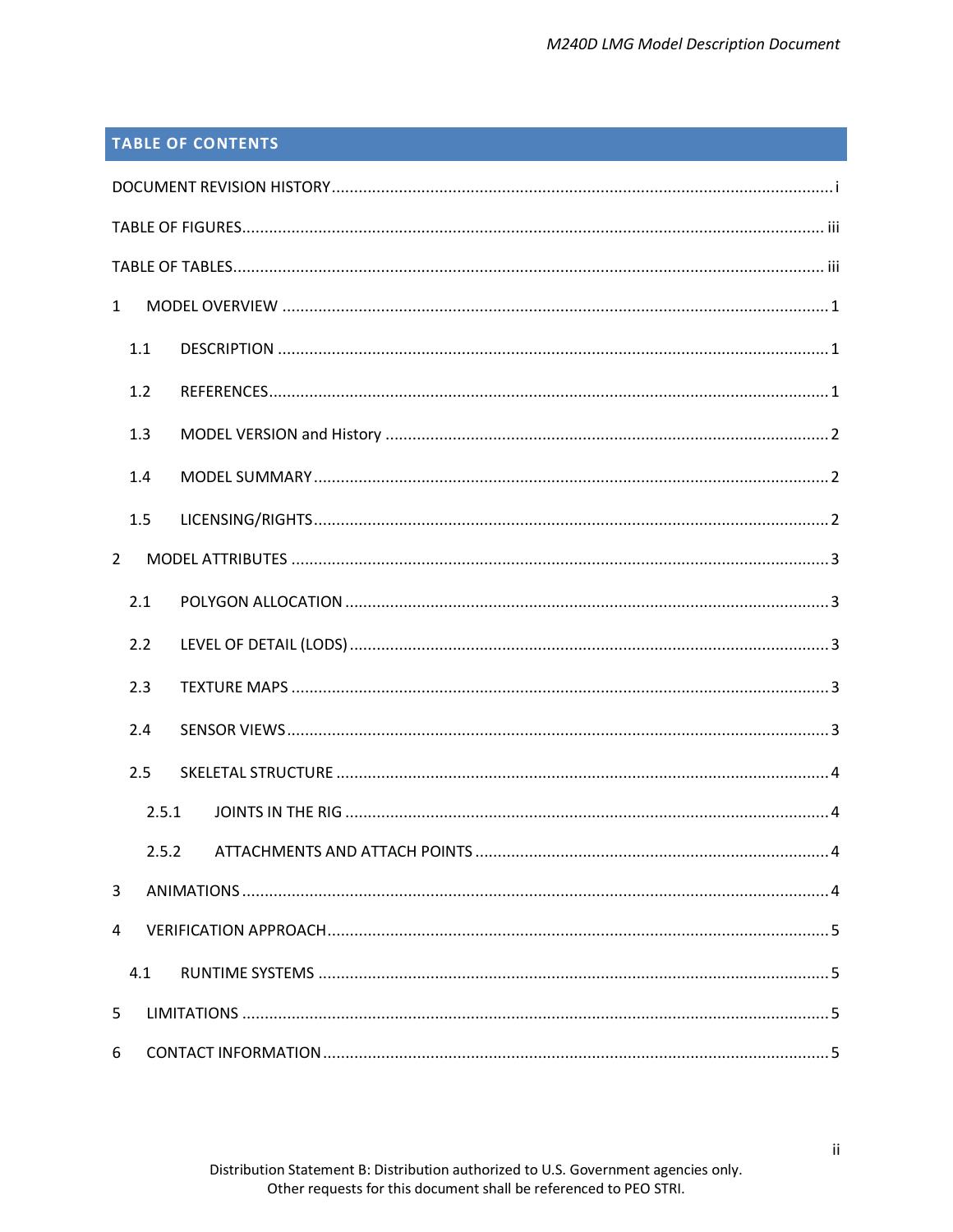# <span id="page-3-0"></span>**TABLE OF FIGURES**

# <span id="page-3-1"></span>**TABLE OF TABLES**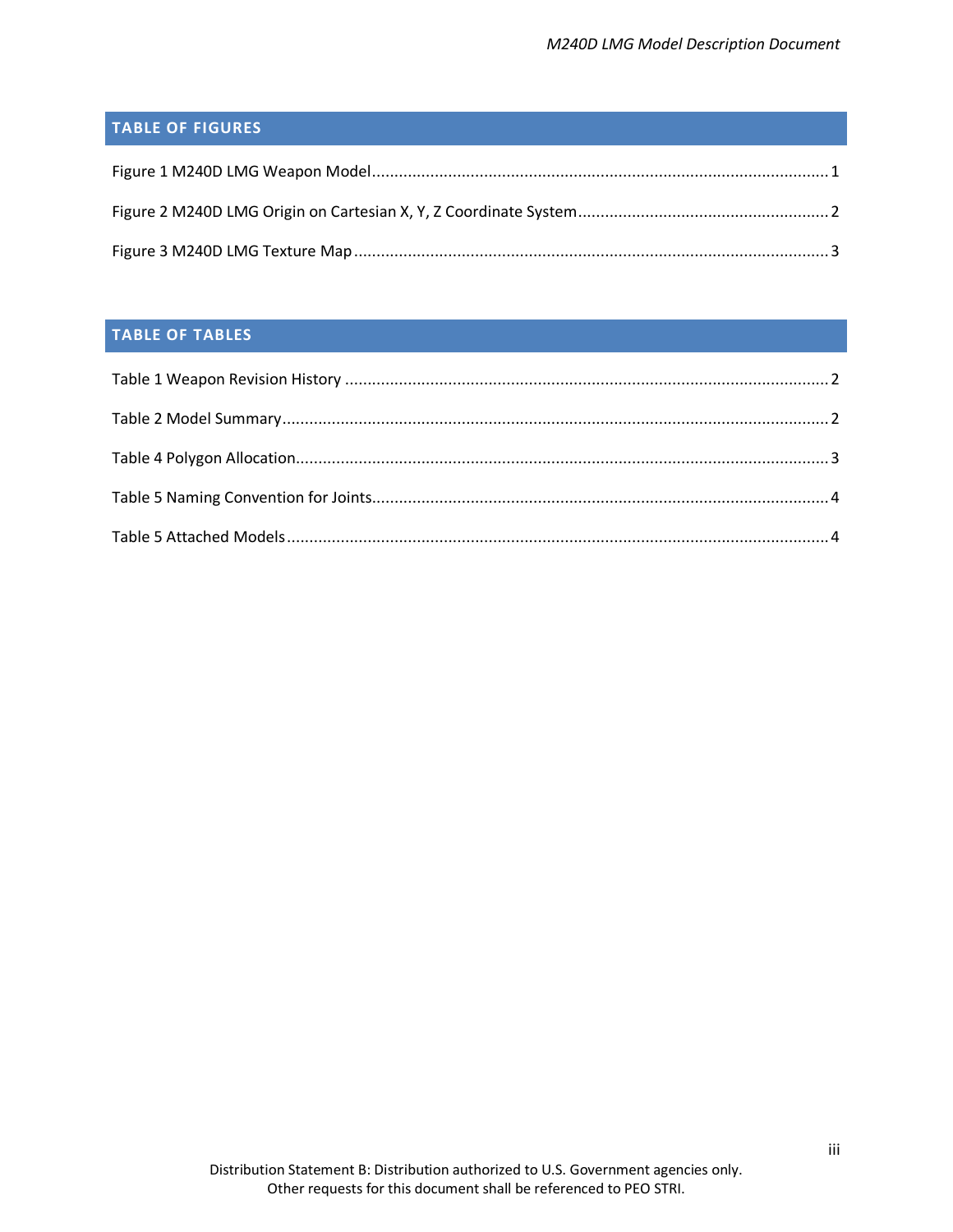## <span id="page-4-0"></span>**1 MODEL OVERVIEW**

## <span id="page-4-1"></span>1.1 DESCRIPTION

This document details the 3-Dimensional (3D) model of the M240D LMG commonly used by U.S. forces. The M240D LMG weapon model can be used with any of the characters and with a set of animations (see the specific character and animations Model Description Documents for more information). The M240D LMG weapon model can be attached to specific attach points on the character models. During runtime, weapons are attached and detached to the character model by the 3D visualization system. This model can be used with any visualization system that can import FBX or COLLADA formats.

The M240D LMG weapon model was developed by Dignitas Technologies for the SE Core DT Phase III Small Business Innovative Research (SBIR) project. The model is part of a larger set of character and weapon models, and animations, developed to support the LVC-IA AAR 3D Viewer. The model design was based on internet research of the M240D LMG. To meet the LVC-IA AAR performance requirement, a medium fidelity model was developed.

## <span id="page-4-2"></span>1.2 REFERENCES

- 3D Model Development Process.docx
	- o The 3D model development process details Dignitas Technologies' procedure for building 3D weapons and animations.
- Weapon Model Specification.docx
	- o The weapon model specification provides the requirements for developing 3D weapon models and attachments.



<span id="page-4-3"></span>**Figure 1 M240D LMG Weapon Model**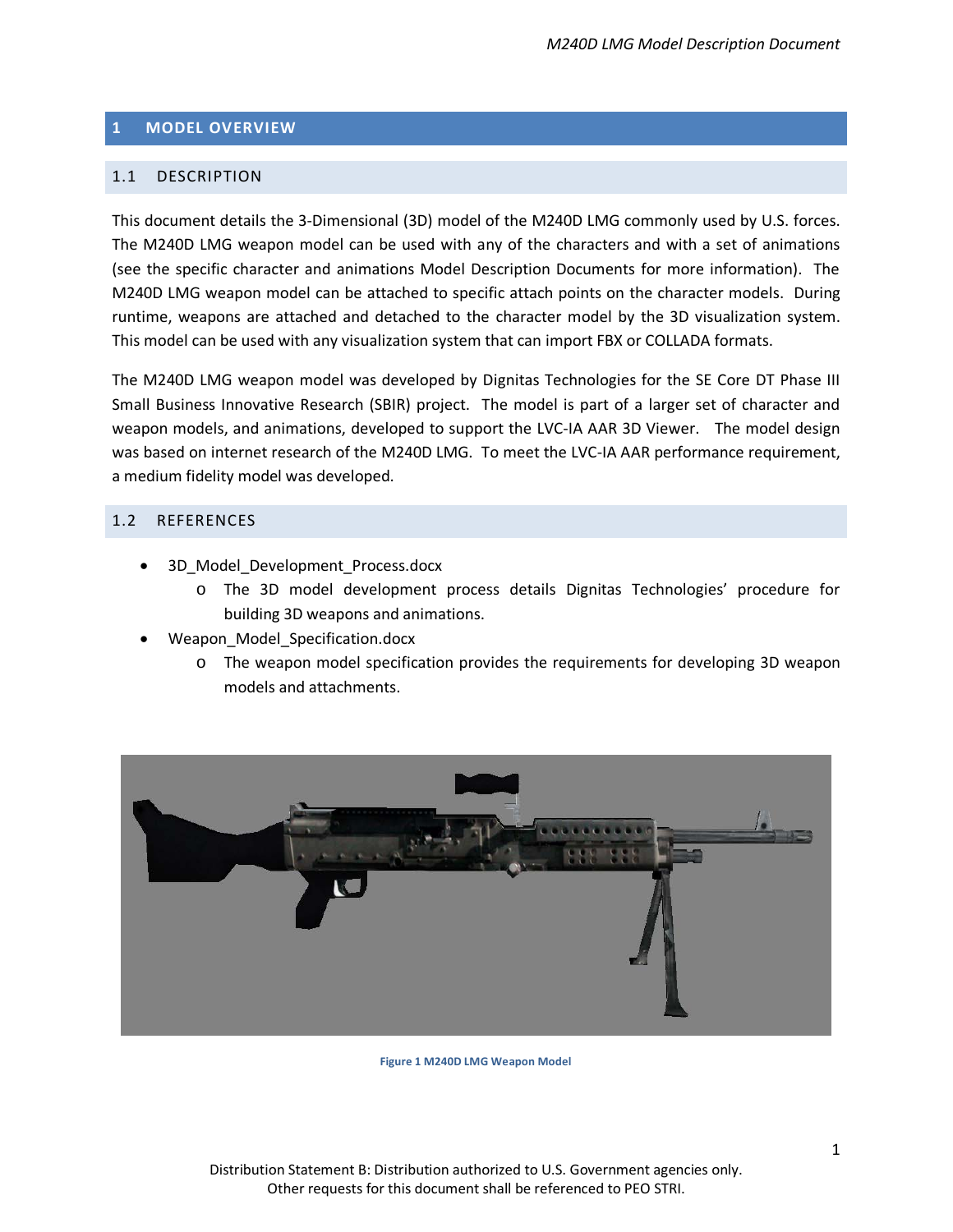## <span id="page-5-0"></span>1.3 MODEL VERSION AND HISTORY

Information about the model version can be found in the "Model\_Version.txt" file located in the model's directory (same directory the model's .fbx file is located).

#### **Table 1 Weapon Revision History**

<span id="page-5-4"></span>

| Version | <b>Description</b>                           | Date |
|---------|----------------------------------------------|------|
| t.u     | Initial release of the M240 LMG skelmesh.fbx |      |

## <span id="page-5-5"></span><span id="page-5-1"></span>1.4 MODEL SUMMARY

#### **Table 2 Model Summary**

| <b>Model Name</b>                | M240_LMG_skelmesh.fbx                                                       |
|----------------------------------|-----------------------------------------------------------------------------|
| <b>Model Units</b>               | <b>Meters</b>                                                               |
| Model Length                     | 1.25 Meters long or 125 Centimeters                                         |
| Coordinate System                | Cartesian X, Y, Z (see Figure 2 below)                                      |
| Model Origin                     | Origin is located on the ground under the foregrip. (0, 0, 0) (See figure 2 |
|                                  | below)                                                                      |
| <b>Model Orientation Runtime</b> | Forward: Positive Y Up: Positive Z                                          |
| <b>Model Orientation Maya</b>    | Forward: Negative Z Up: Positive Y                                          |



**Figure 2 M240D LMG Origin on Cartesian X, Y, Z Coordinate System**

## <span id="page-5-3"></span><span id="page-5-2"></span>1.5 LICENSING/RIGHTS

Models built by Dignitas Technologies along with all files and documentation, have full Government Purpose Rights.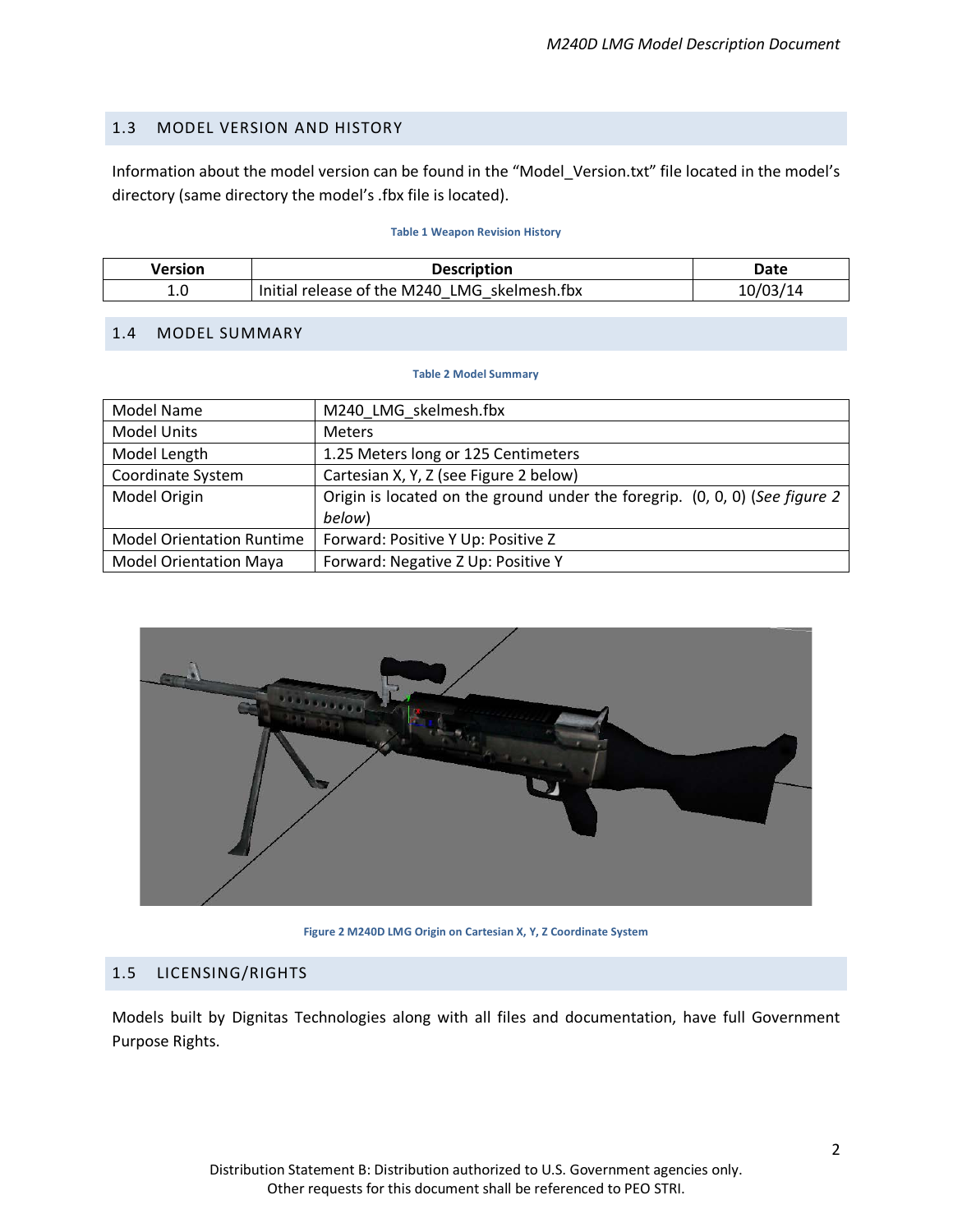## <span id="page-6-0"></span>**2 MODEL ATTRIBUTES**

## <span id="page-6-1"></span>2.1 POLYGON ALLOCATION

Polygon allocation is the number of triangles and vertices for a given state and Level of Detail (LODs) in the model. The method for calculating the number of polygons is to gather each model state then count the polygons present in each representation. Animations are not included in the polygon allocation. The M240D LMG weapon model has a single LOD which is labeled LOD0.

#### **Table 3 Polygon Allocation**

<span id="page-6-6"></span>

| Model        | # of Triangles | Vertices<br># of          |
|--------------|----------------|---------------------------|
| LMG<br>M240D | 786            | $\Lambda^{\prime}$<br>414 |

## <span id="page-6-2"></span>2.2 LEVEL OF DETAIL (LODS)

Dignitas supports only one LOD (LOD0) and no switch distances at this time.

## <span id="page-6-3"></span>2.3 TEXTURE MAPS

#### **Textures:**

- M240\_LMG\_COL.dds (Diffuse) 1024 x 1024 pixels
- Texture Version: 1.0



**Figure 3 M240D LMG Texture Map**

#### <span id="page-6-5"></span><span id="page-6-4"></span>2.4 SENSOR VIEWS

Not applicable at this time.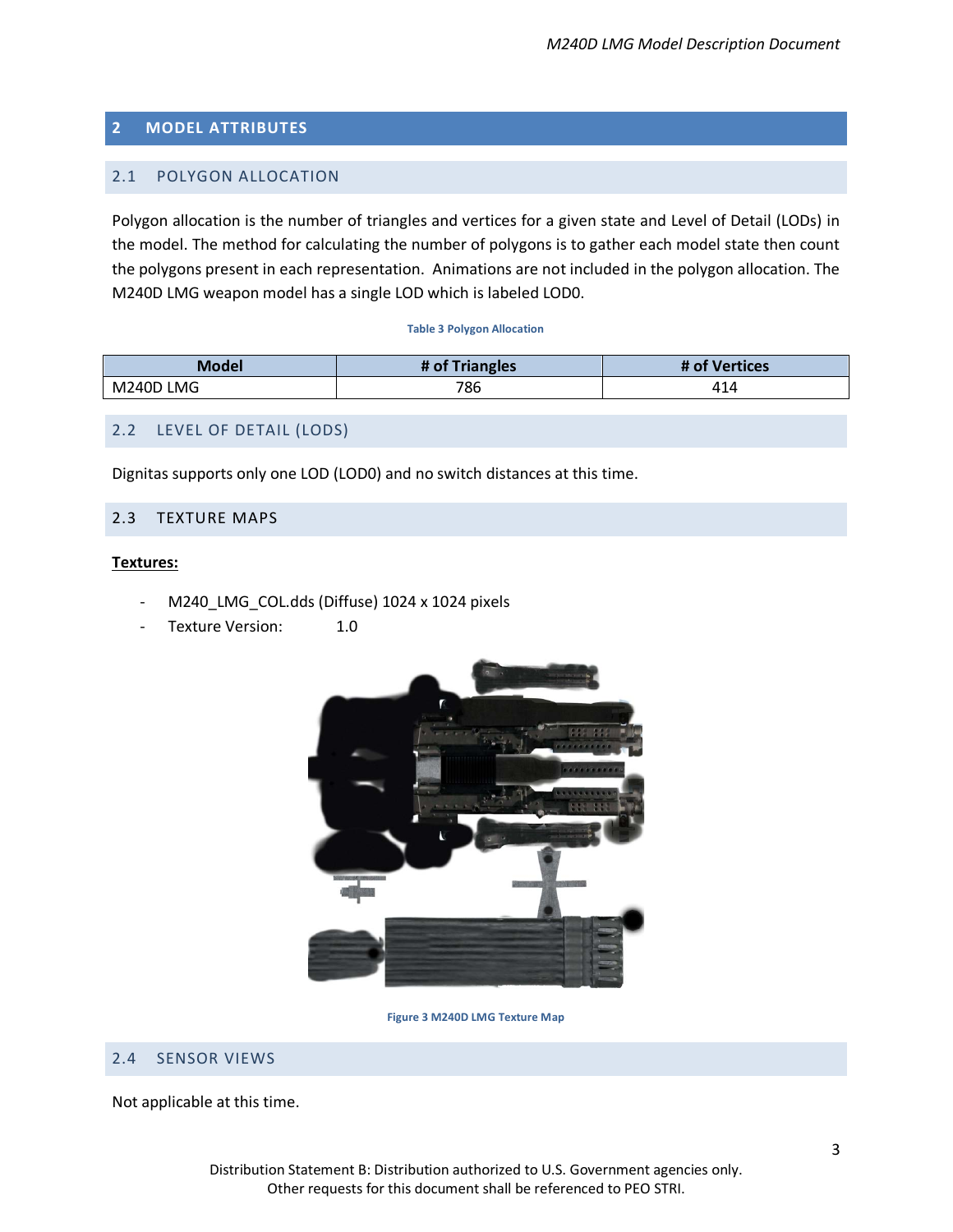## <span id="page-7-1"></span><span id="page-7-0"></span>2.5 SKELETAL STRUCTURE

## 2.5.1 JOINTS IN THE RIG

A **rig** is a skeleton that attaches to the 3D model to allow for animations to be added. The **joints** in the rig hold the translation and rotational data from the animations.

<span id="page-7-4"></span>Naming convention for joints:

**Table 4 Naming Convention for Joints**



## <span id="page-7-2"></span>2.5.2 ATTACHMENTS AND ATTACH POINTS

**Attachments** are external models, such as weapons, cell phones, etc, that can be combined with character models at certain **Attach Points** for animations.

**Attach Points** are unweighted joints on the character model rig that represent locations where **Attachments** can be connected.

These Attachments are combined with character models during runtime based on the animation applied to the character model rig. [Table 5](#page-7-5) lists all Attach Points, associated Attachments, and corresponding animations for this weapon model.

#### **Table 5 Attached Models**

<span id="page-7-5"></span>

| <b>Attach Point (on Rig)</b> | <b>Attachments</b>    | <b>Animations</b>                                |
|------------------------------|-----------------------|--------------------------------------------------|
| stowedWeaponAttach           | M240 LMG (foregrip)   | All stowed animations                            |
| LeftHandWeaponAttach         | M240 LMG (foregrip)   | All WeaponAtReady and WeaponFiring<br>animations |
| RightHandWeaponAttach        | M240 LMG (pistolgrip) | Incapacitated and Killed animations              |

## <span id="page-7-3"></span>**3 ANIMATIONS**

The animations listed below are associated with this weapon when it is attached to a character model. For additional animations compatible with this weapon, or more information on those listed above, please refer to the Animation MDDs.

• Walking